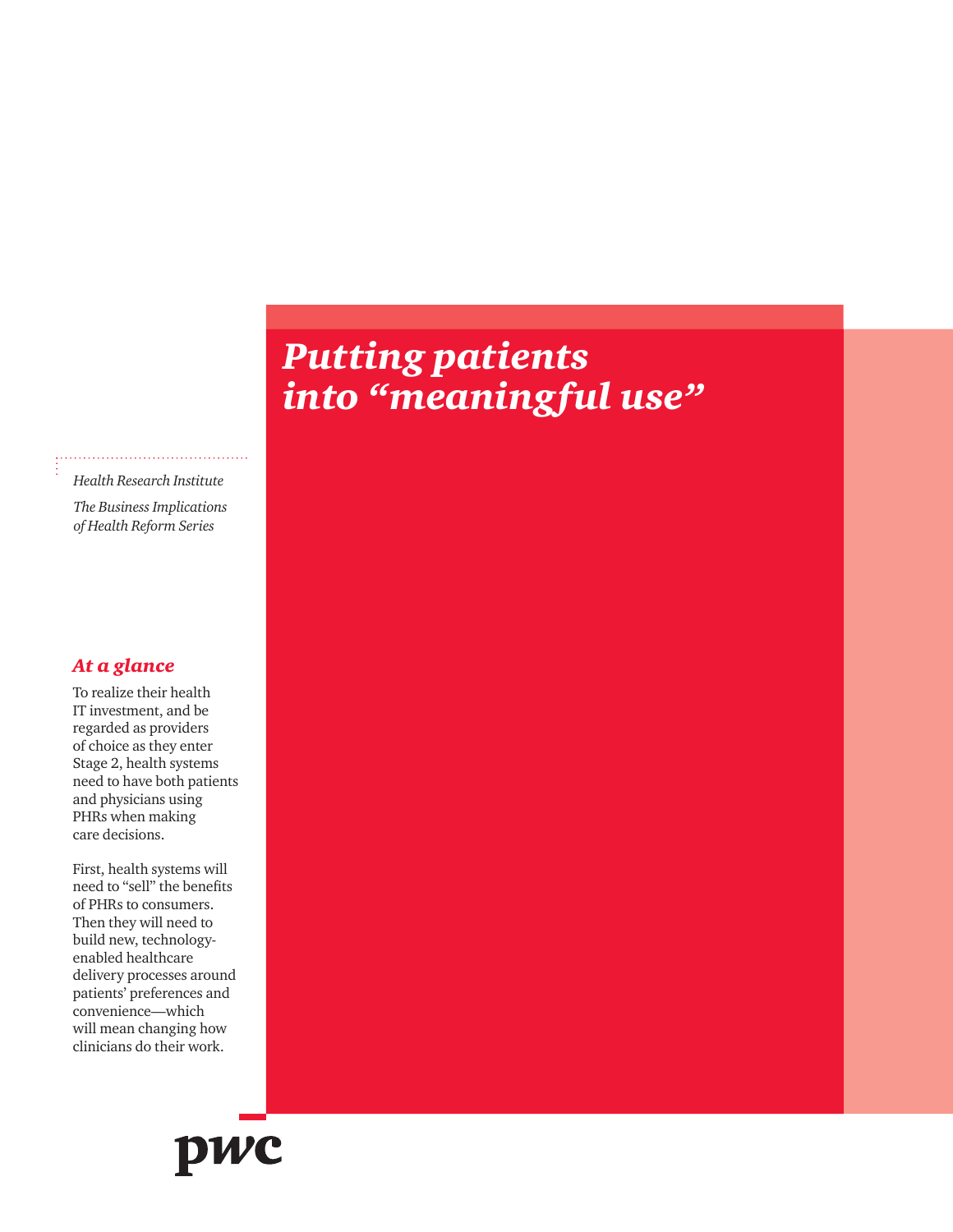# Introduction

*The US is embarking on its largest investment in health IT ever, but most health systems have left out the voice of the patient.*

Last summer, a woman ended up in an Eau Claire, Wisconsin, emergency room—and then a coma—after months of experiencing symptoms that had perplexed several doctors regarding a diagnosis. Fortunately, a family member released to the woman's doctor the Facebook account where the woman had been tracking her symptoms, conditions, medications, and hospitalizations. The woman had recorded details about how she felt and when she felt that way. After reading her account, physicians became able to piece information together and diagnose and treat her; she has since recovered.<sup>1</sup>

While this woman was fortunate to have been tracking her health somewhere, it's unfortunate that she did not have a personal health record (PHR) she could share among her caregivers. With a PHR, she might have uncovered trends in her health data that would have prompted her to ask certain questions of her physicians: 40% of today's PHR users said their PHRs led them to ask their physicians questions they might not have asked before.<sup>2</sup> With a PHR, this woman might have avoided the emergency room—and the coma.

 Stage 2 of "meaningful use" may require health systems and providers to offer and populate patients' PHRs. In January 2011, the US Department of Health and Human Services issued the draft set of criteria for Stage 2. The industry has expressed concerns that the proposed requirements and timelines for Stage 2 may be too aggressive. Among a number of other requirements, Stage 2 sets higher standards for communicating health information to patients. This represents a big leap from what hospitals and providers have been preparing for over the past year. In Stage 1, eligible hospitals and providers need only provide patients with an electronic copy of their health information—including diagnostic test results, problem lists, medication lists, and medication allergies—upon request, and just 50% of the time.

However, Stage 2, which begins October 2012, may require eligible hospitals to offer 80% of patients the ability to view and download relevant information via a web-based portal within 36 hours of discharge and eligible providers to have at least 20% of their patient populations accessing information that way. Some health systems may be poised to meet the adoption requirement and assist physicians to do the same, but will providing patients with access to health information alone accomplish the job? Not if health systems want to succeed in an increasingly competitive industry where a redesign of health-care delivery hinges on how health information is communicated and used.

<sup>1</sup> Source: Newt Gingrich and Kamal Thapar. "Facebook is—Literally—a Lifesaver." *AOL News*, December 6, 2010, accessed February 8, 2011, http://www.aolnews.com/2010/12/06/facebook-is-literally-a-lifesaver

<sup>2</sup> Source: Tresa Undem. *Consumers and Health Information Technology: A National Survey, 2010*. California Healthcare Foundation, April 2010, accessed February 8, 2011, http://www.chcf.org/~/media/Files/ PDF/C/PDF%20ConsumersHealthInfoTechnologyNationalSurvey.pdf.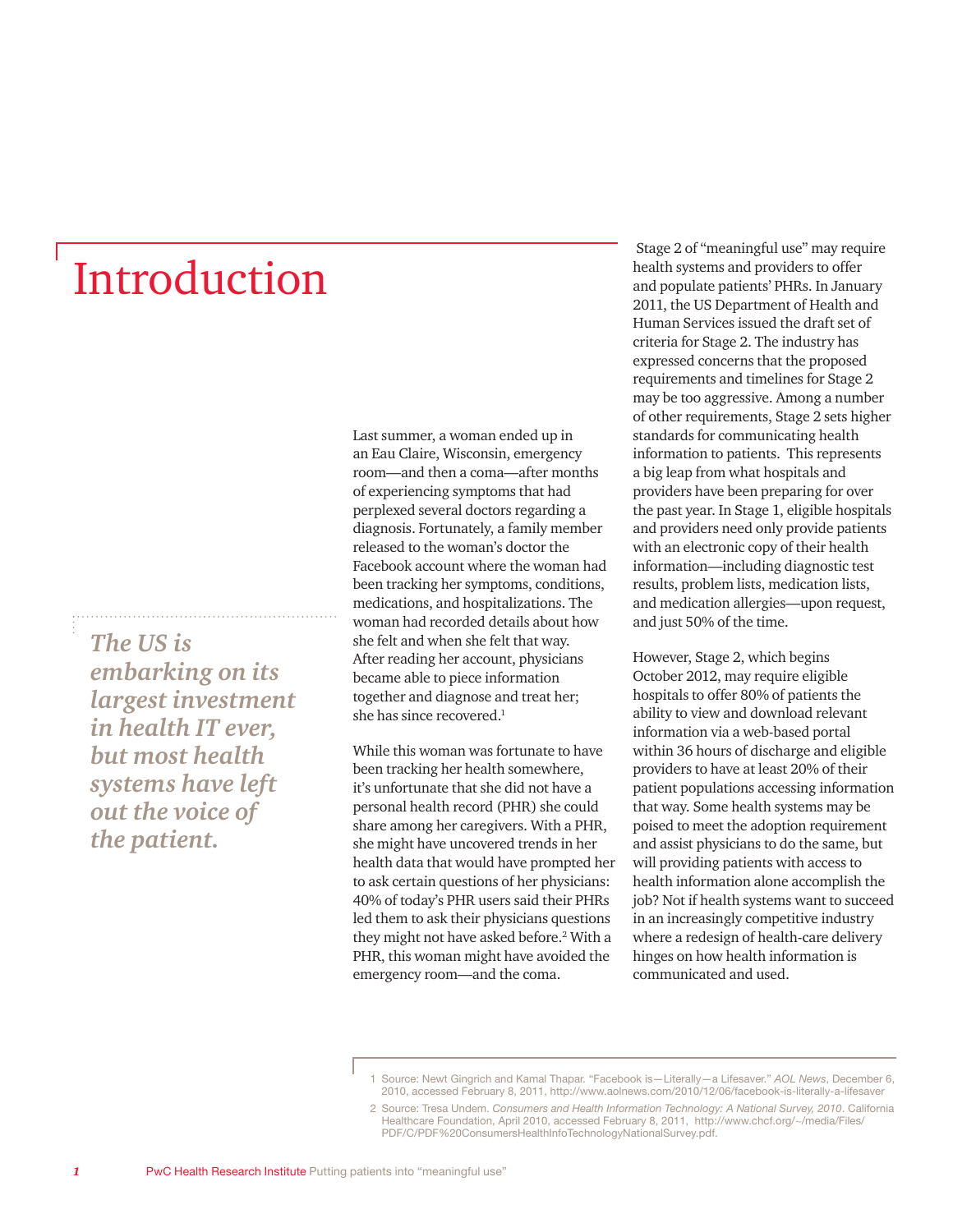"Meaningful use" Stages 1 and 2 are leading to interoperability. The hope is that interoperability will enable providers to exchange information, with a view to better coordinate patients' care, improve treatment outcomes, and move into emerging delivery models like the patient-centered medical home, health information exchanges, and accountable care organizations (ACOs). (For more information on health information exchanges and ACOs, see *[Designing the](http://www.pwc.com/us/acohit)  [health IT backbone for ACOs](http://www.pwc.com/us/acohit)*.)

Patients and consumers might be aware that the government's incentive program has something to do with providers' adopting electronic medical records (EMRs)—or they might not. "I don't believe patients know what 'meaningful use' requirements are, and I don't know

that they necessarily should," said Glenn Mitchell, MD, chief medical officer at Mercy Health, a faith-based health system with 28 hospitals in Arkansas, Kansas, Missouri, and Oklahoma. "But what they should be able to identify, is that they are experiencing healthcare that is moving in a better direction than it was in the past." (See Figure 1)

The United States is embarking on the largest investment in health information technology (IT) ever, and success will ultimately be measured in better patient outcomes, higher quality, and reduced cost. To realize their health IT investment, and be regarded as providers of choice as they enter Stage 2, health systems need to have both patients and physicians using PHRs when making care decisions. First, health systems will need to "sell"

the benefits of PHRs to consumers.Then they will need to build new, technologyenabled healthcare delivery processes around patients' preferences and convenience—which will mean changing how clinicians do their work.

Recently, in *[Ready or not: On the road](http://www.pwc.com/us/en/health-industries/publications/ready-or-not-on-the-road-to-meaningful-use-of-ehrs-and-health-it.jhtml)  [to the "meaningful use" of EHRs and](http://www.pwc.com/us/en/health-industries/publications/ready-or-not-on-the-road-to-meaningful-use-of-ehrs-and-health-it.jhtml)  [health IT](http://www.pwc.com/us/en/health-industries/publications/ready-or-not-on-the-road-to-meaningful-use-of-ehrs-and-health-it.jhtml)*, PwC's Health Research Institute (HRI) reported on the ways health systems were preparing to meet "meaningful use" requirements. In this follow-up report, HRI is zeroing in on the ways health systems are involving patients in preparing for achievement of "meaningful use". The research includes surveys of more than 300 provider executives and administrators and 1,000 consumers regarding their perspectives on health IT.





Source: PwC Health Research Instiute.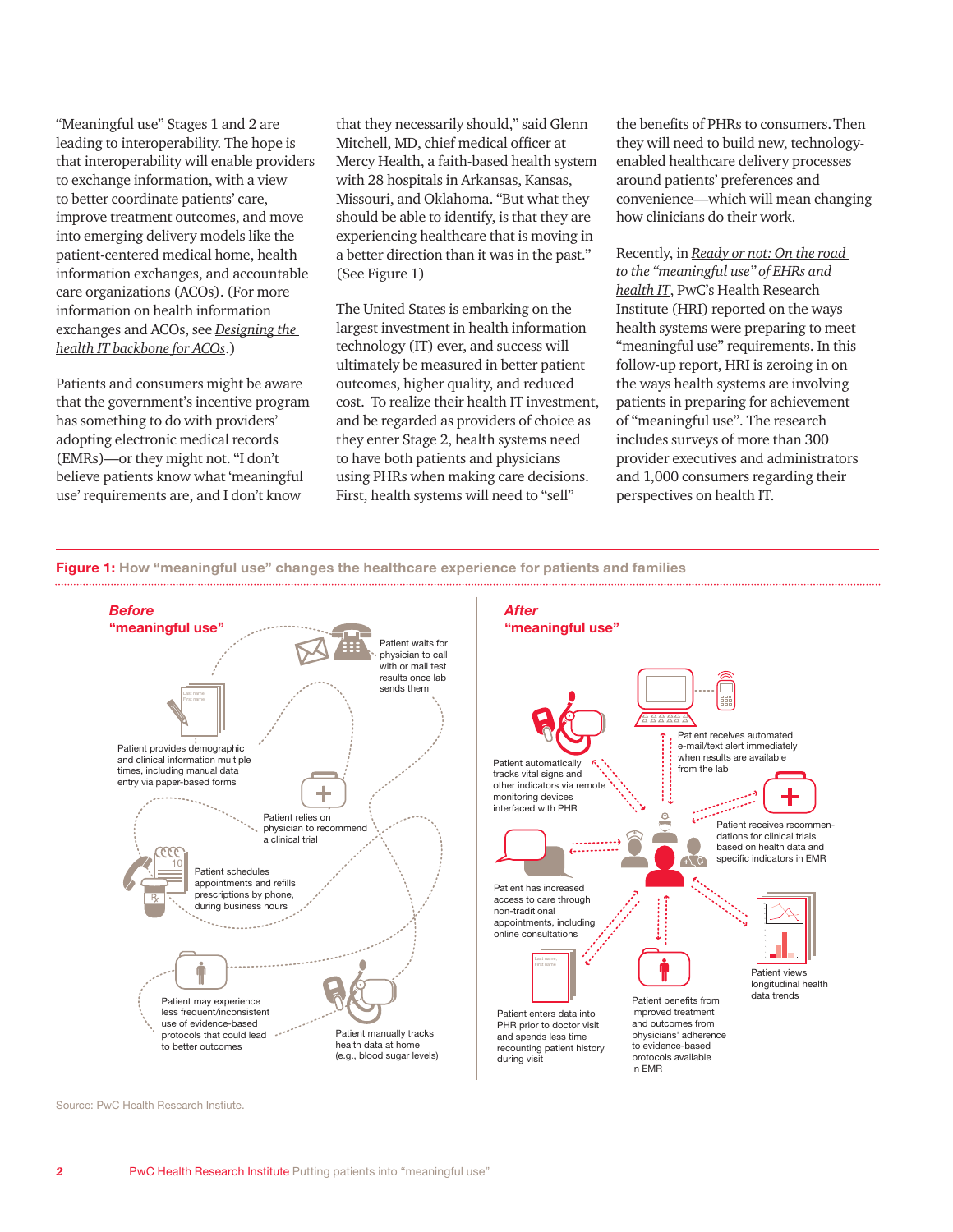# Key findings from PwC research

#### *1. Engaging external constituents may postpone achievement of "meaningful use".*

Even though more and more health systems have begun to involve physicians, health insurers, and patients in their "meaningful use" initiatives, they appear less confident about achieving "meaningful use" within the governmentspecified time frame. By 2015, health systems that have not achieved Stages 1, 2, and 3 will see a decrease in their Medicare reimbursements. But according to the HRI survey, only 82% of respondents said they will achieve "meaningful use" before the penalties kick in—compared with 90% last spring. (See Figure 2.) As health systems finalize work flows to meet the data requirements for "meaningful use," they appear to be more aware of the complexity and time involved in implementation. They might be surprised to find that if they're going to align "meaningful use" with plans for delivering more-patient-centered care the long-term goal—they might not be first in line to collect on incentives.

#### *2. Patient awareness of and access to available health IT tools is low; social, expectation, and education hurdles also exist.*

Only 14% of patients access their medical records electronically through their doctor's office or a hospital, according to an HRI survey. Prescriptions are the most common piece of health information accessed electronically, but over 55% of consumers can't access such information as lab results or physician visit notes. And of the few who do access their health data electronically, only one-third share their EMRs with primary care physicians and specialists. (See Figure 3) This may be attributed to consumers' lack of awareness of the technology and its uses and/or their providers' inability to provide electronic health data. To add to the confusion, the lines between the EHR, the EMR, the PHR, and the patient portal are blurring. (See the sidebar on page 14: [EHRs, EMRs, and PHRs—what's](#page-14-0)  [the difference](#page-14-0)?)

The Center for Advancing Health conducts research, communicates findings, and advocates for policies that support Americans' ability to benefit from advances in health science. Jessie Gruman, the center's president, said, "Our research indicates consumers think their health data is already being shared among their providers. They can't imagine there isn't something already in place for this to happen. And because of this, there's very little consumer demand for PHRs right now." In reality, a recent study found that, while 69% of primary care physicians said they send patient information to specialists upon referral, only 35% of specialists said they actually receive that information.3

3 Source: Carolyne Krupa. "Referral silence irks specialists, primary care doctors alike." *American Medical News*, January 31, 2011, accessed February 8, 2011, http://www.ama-assn.org/amednews/2011/01/31/ prl20131.htm.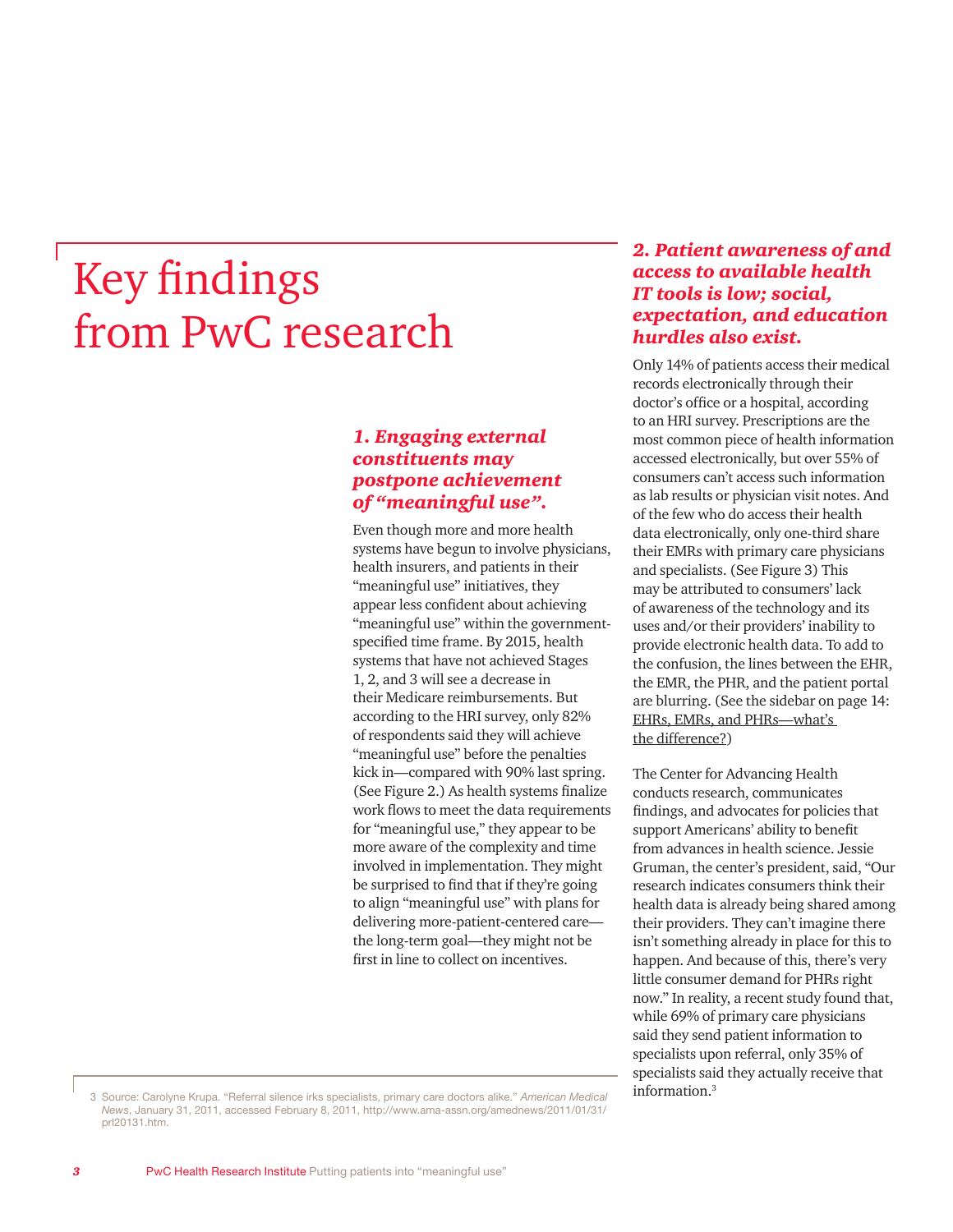#### **Figure 2a:** Health systems' confidence about achieving "meaningful use" is sliding

When will your organization apply for "meaninful use" incentives? (cumulative %)



**meaningful use incentives? (cumulative %)**

Source: *PwC Health Research Institute Survey of CHIME CIO Members*, 2010; *PwC Health Research Institute IT Implications of Health Reform Survey*, 2010.

**Figure 2b: More health systems are engaging key external stakeholders in "meaningful use" initiatives**





Source: *PwC Health Research Institute Survey of CHIME CIO Members*, 2010; *PwC Health Research Institute IT Implications of Health Reform Survey*, 2010.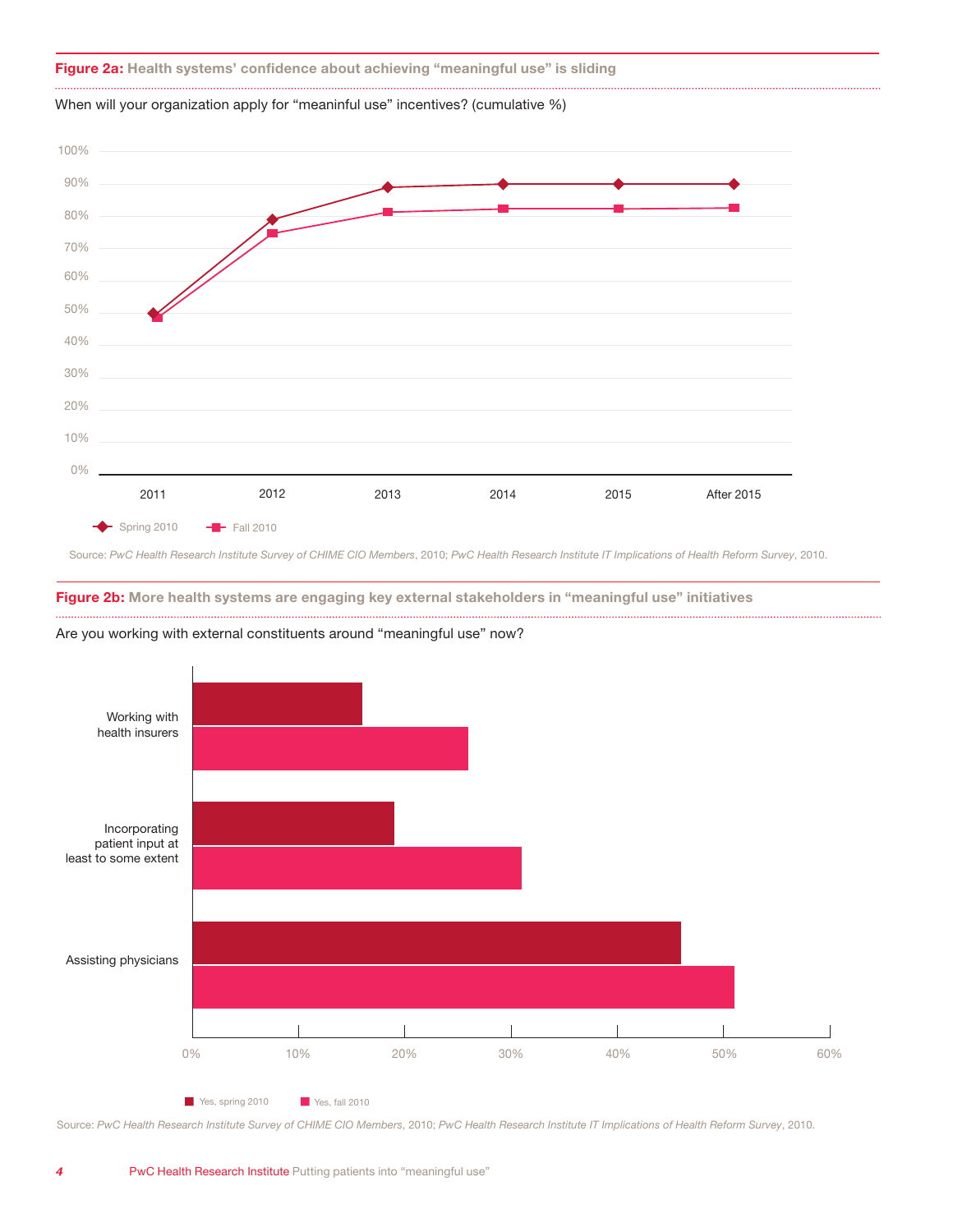**Figure 3:** Of the 14% of consumers who access their medical records electronically, only one-third share their EMR among their **primary care physicians and specialists.**



Source: *PwC Health Research Institute Consumer Survey*, 2010

The impact of PHRs is elusive to patients and consumers. "There has been a marketing gap," said Andrea Routh, executive director of the Missouri Health Advocacy Alliance, a collaborative of more than 40 consumer organizations involved in the development of the state's health information exchange. "We haven't seen the benefits of PHRs marketed to patients yet, but I think the state health information exchanges themselves will raise awareness. People are going to say, 'Wait: I'm a piece of that picture. I want to make sure my physicians also know about the things I know about my own health.'" That could include information like herbal remedies patients are taking, exercise regimens, or even records patients keep about how they feel from day to day.

Encouraging consumers to use PHRs may be difficult given existing access, social, and educational barriers to health IT tools. (See Figure 4) For starters, 44% percent of consumers PwC surveyed don't even know what EHR stands for.

There are also expectations to bridge. "When we developed our patient portal, MyBJC, we relied on an advisory group of patients and physicians," said David Weiss, senior vice president and chief information officer at BJC HealthCare, a 13-hospital delivery system serving the Greater St. Louis, southern Illinois, and mid-Missouri regions. "At our first meeting, we discussed what would be a reasonable turnaround time for making test results available for view in the portal. The physicians first said 45 days, which was completely unreasonable.

Then they said two weeks to 30 days. When we asked the patients, they said, 'How about 30 minutes?'" Forty-five days or 30 minutes—this time gap mirrors the expectation gap between health organizations and consumers.

#### *3. Patient engagement in "meaningful use" initiatives is still low, despite consumer interest.*

As many health systems continue to pace their approaches to "meaningful use," some have delayed patient portal and PHR initiatives so they can focus on tying loose ends for achieving Stage 1. "Some of our efforts to electronically connect patients with our organization have been put on the back burner because of the timeline for meeting 'meaningful use' requirements," said Pamela McNutt, senior vice president and chief information officer at Methodist Health System in Dallas.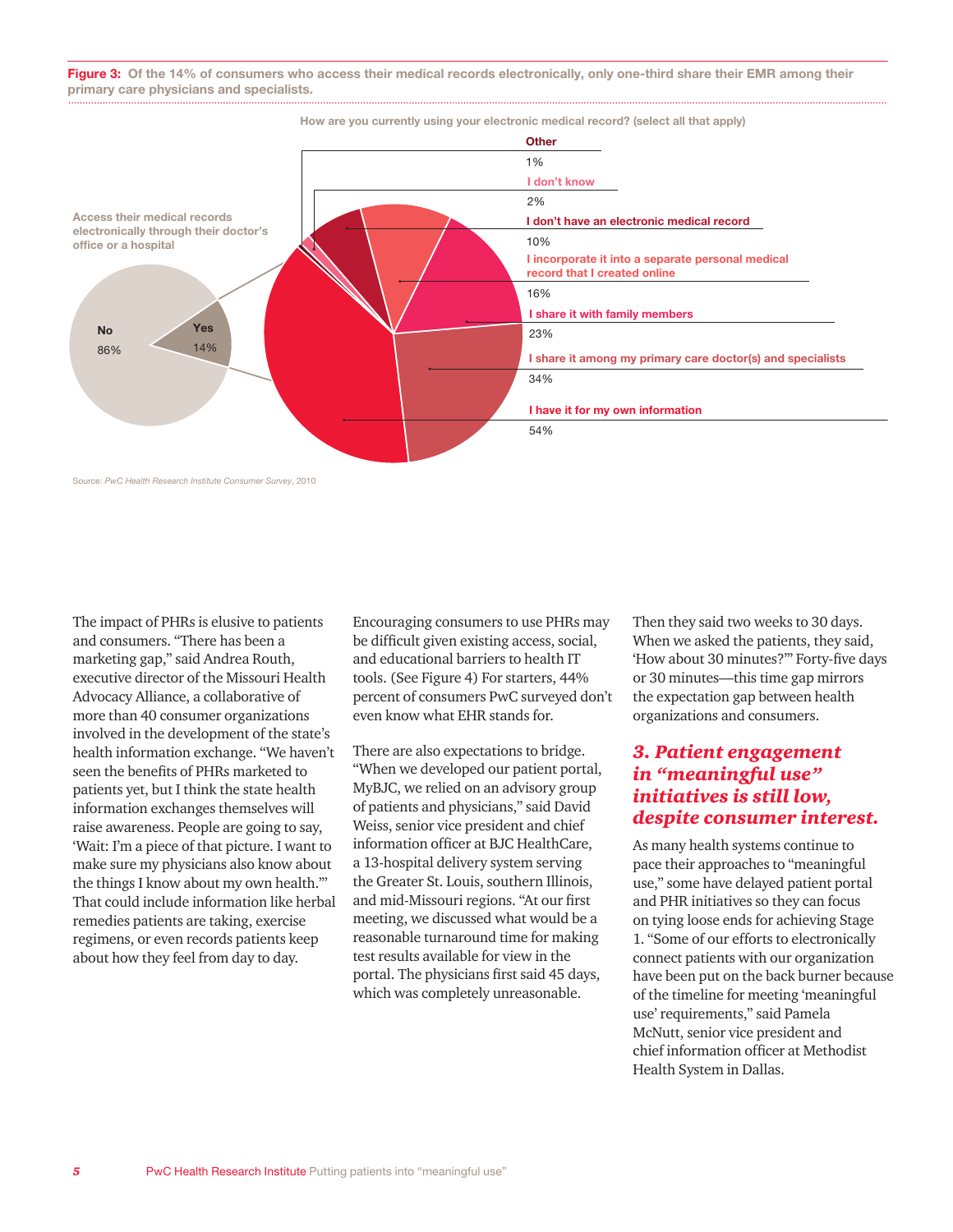*"At our first meeting, we discussed what would be a reasonable turnaround time for making test results available for view in the portal. The physicians first said 45 days, which was completely unreasonable. Then they said two weeks to 30 days. When we asked the patients, they said, 'How about 30 minutes?'"*

David Weiss senior vice president and chief information officer BJC HealthCare

Nearly one-third of health systems said they are incorporating patient input into their "meaningful use" initiatives, up from 19% last spring. (See Figure 5) But according to a PwC consumer survey, only 13% of respondents said a provider or hospital has asked them what they think about EMRs. Consumers seem interested in offering feedback: 56% said they'd be willing to talk to hospitals and providers about their preferences for what they'd like available in an EMR or how they'd like to use it.

To achieve the ultimate goal of patient-centered care, health systems and providers will need patients to buy into the concept and utilize the health IT tools supporting it. The implication of not involving patients early in the process might be lower and slower adoption and utilization of these tools.

**Figure 4: Encouraging consumers to use PHRs may be difficult given existing access, social, and educational barriers.** 



4 Source: *An Overview of Home Internet Access in the U.S.,* Nielsen Company, December 2008, accessed February 8, 2011, http://blog.nielsen. com/nielsenwire/wp-content/uploads/2009/03/ overview-of-home-internet-access-in-the-usjan-6.pdf.

Source: PwC Health Research Instiute.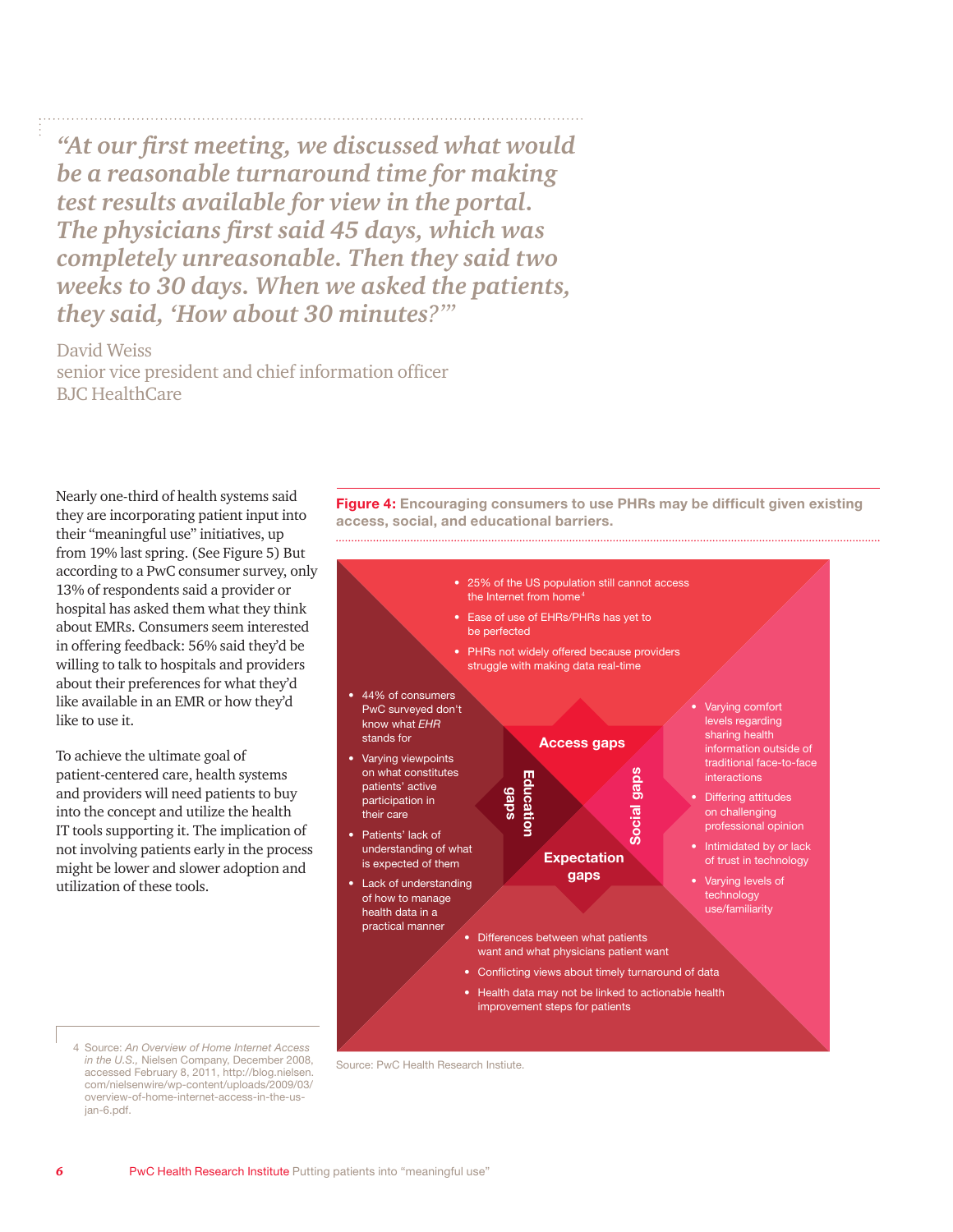**Figure 5: Are you incorporating patient input into initiatives related to meaningful use at least to some extent?**



Source: *PwC Health Research Institute Survey of CHIME CIO Members*, 2010; *PwC Health Research Institute IT Implications of Health Reform Survey*, 2010.

#### *4. "Meaningful use" has yet to explicitly call for measuring the level of patient engagement.*

As it stands now, the "meaningful use" program has no written standards for measuring providers' progress on engaging patients in their care through the use of health IT tools. By contrast, the draft ACO standards of the National Committee for Quality Assurance include measuring the patient experience through the Consumer Assessment of Healthcare Providers and Systems program.<sup>5</sup> What constitutes "using PHRs" is open for interpretation at this point. The Office of the National Coordinator (ONC) has indicated that it intends to incorporate into Stage 2 some standards for making data available to patients through patient portals. But the proposed rules, and the proposed framework for health IT set forth by the President's Council of Advisors on Science and Technology, do not fully address how patients and physicians should use these tools to make patients partners in their own health care.

*"I don't believe patients know what 'meaningful use' requirements are, and I don't know that they necessarily should. But what they should be able to identify, is that they are experiencing healthcare that is moving in a better direction than it was in the past."*

Glenn Mitchell, MD chief medical officer Mercy Health

<sup>5</sup> Source: The Consumer Assessment of Healthcare Providers and Systems is an Agency for Healthcare Research and Quality program, a public-private initiative to develop standardized surveys of patients' experiences with ambulatory and facility-level care. Healthcare organizations, public and private purchasers, consumers, and researchers use the program's results to (1) assess the patient-centeredness of care, (2) compare and report on performance, (3) improve quality of care. The National Committee for Quality Assurance accredits health plans and has proposed standards for accrediting ACOs.

<sup>6</sup> Source: Society for Participatory Medicine. Accessed February 8, 2011, www.participatorymedicine.org.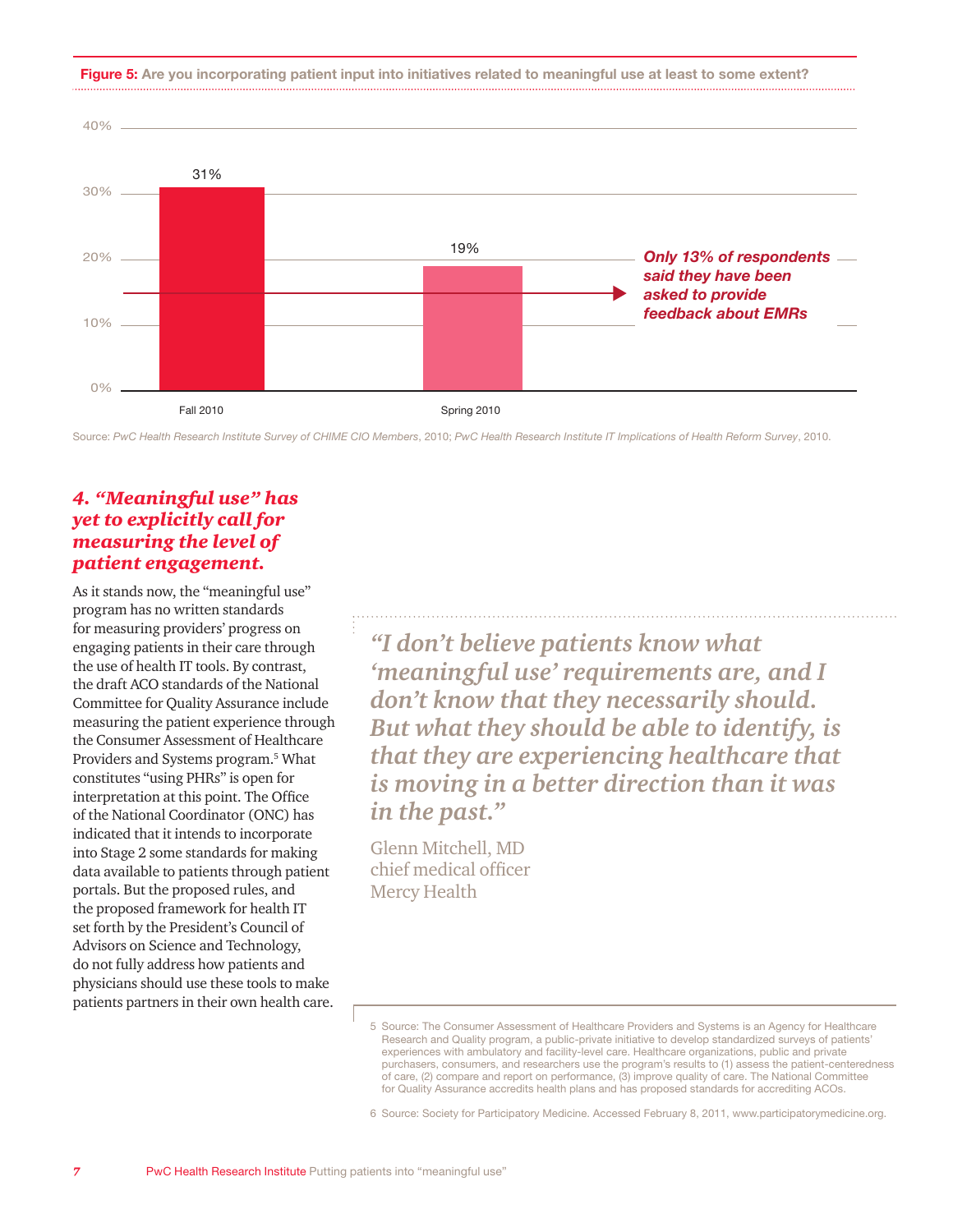Future modifications and stages of the program might address that disconnect, but in the meantime, consumerfocused organizations like the Society for Participatory Medicine are asking for more from "meaningful use". The organization is a  $501(c)(3)$  public charity devoted to promoting the concept of more patient participation in medicine and healthcare<sup>6</sup>, and provider encouragement and partnering with patients in this role. In response to calls for comment, the society is asking ONC to strengthen the "meaningful use" standards and to add to them certain measures that would assist providers in gauging how well they are involving patients in such activities as work flow redesign and quality improvement initiatives, according to David Harlow, principal at The Harlow Group, LLC, and the society's public policy committee chairman.

#### *5. Health systems will need to compete for consumers in the PHR market.*

With competing health systems, health insurers, and employers, as well as the likes of Microsoft and Google offering PHRs, there may be stiff competition for consumers' attention. Right now, only one-quarter of PHR users have a providersponsored one; the rest have PHRs offered by other sources.7 Commercial online offerings have not taken off as intended; they account for only 6% of PHR users.7 To address the low adoption rate, some of these vendors have partnered with hospitals and health information exchanges to promote their offerings.

Still, health systems shouldn't ignore the potential for growth in direct commercial PHR adoption among consumers. For example, some commercial PHR vendors have plans for developing personal health systems (PHSs) that would use their resources to pull in EHR data from multiple disparate sources on behalf of consumers and make it available in their PHRs.<sup>8</sup> "I believe the two options are going to be to obtain a PHR from your provider or to do it on your own," said Steve O'Neill, vice president of information services at Hartford HealthCare, an 867-bed teaching hospital in Connecticut. "I don't think patients trust their health plans to have access to their clinical information."

Unless they are interfaced with a provider's EHR system, commercial PHRs require patients to populate their own data—a cumbersome task. "It's not easy for consumers and patients to build PHRs on their own, so providers will need to figure out how to fill this gap," he said. "This is going to be a massive effort, though, starting with making data available that is both timely and meaningful for patients."

While *56%*

of consumers are willing to provide feedback about what they want from an EMR or how to use it...

Source: *PwC Health Research Institute Consumer Survey*, 2010.

only *13%* of consumers have been asked by providers to give that feedback.

7 Source: Tresa Undem. *Consumers and Health Information Technology: A National Survey, 2010*. California Healthcare Foundation, April 2010, accessed February 8, 2011, http://www.chcf.org/~/media/Files/PDF/C/PDF%20ConsumersHealthInfoTechnologyNationalSurvey.pdf. ConsumersHealthInfoTechnologyNationalSurvey.pdf.

8 *iPHR Market Report: Analysis and Trends of Internet-based Personal Health Records' Market.* Chilmark Research, May 2008, accessed February 11, 2011, http://www.chilmarkresearchstore.com/iphr2008execsummary.html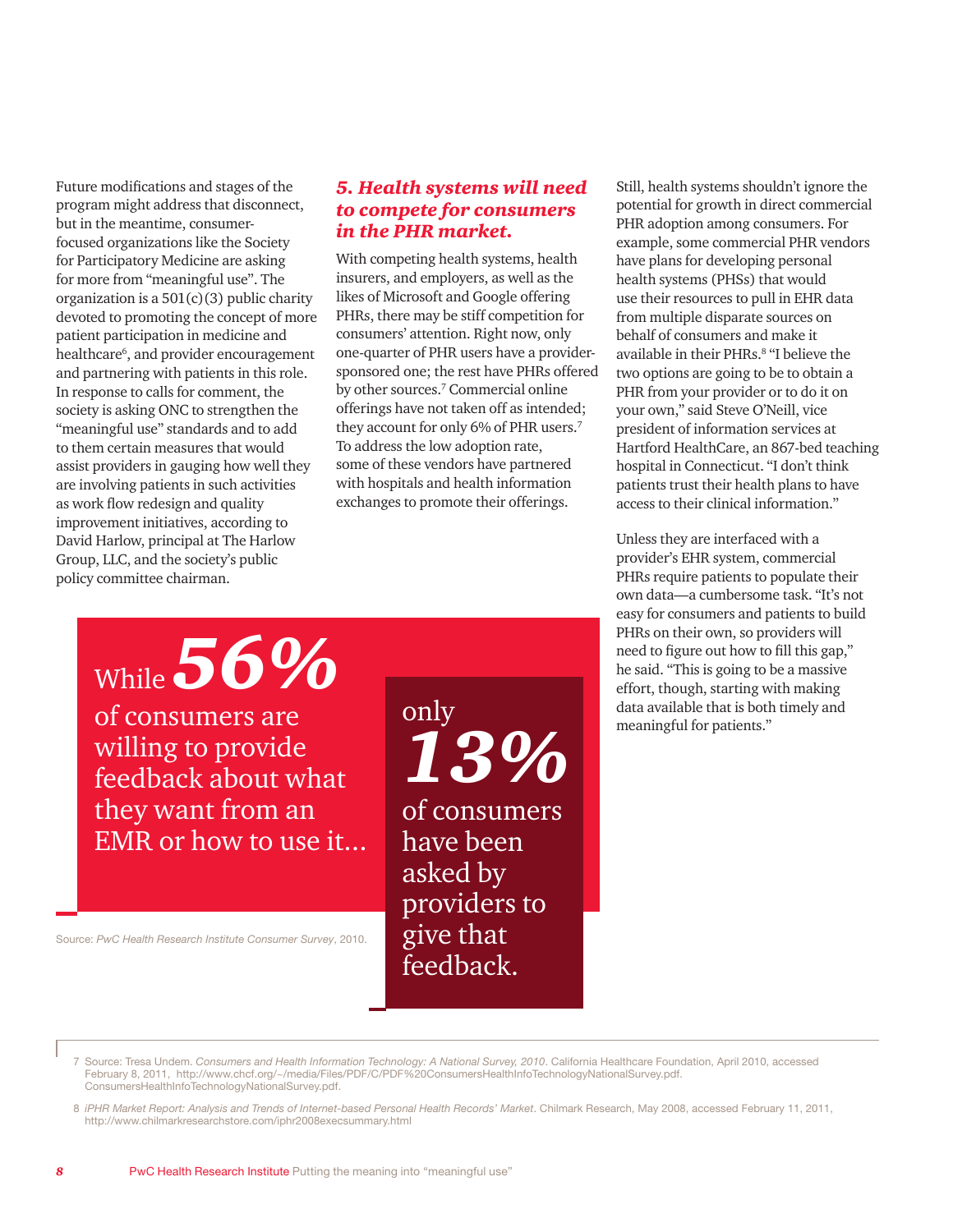How effectively health systems expand the care team to include patients and consumers will determine the PHR return on investment

> Healthcare providers can follow four steps to promote adoption and utilization of PHRs.

#### Step 1: Make the physician/ advanced-practice nurse the face of the PHR.

How health systems engage physicians and other caregivers in promoting health IT tools will determine such tools' adoption rates and ability to achieve the ultimate goal of better treatment outcomes at lower costs. No matter how much media advertising a health system does to raise awareness, physicians and advanced-practice nurses will be the faces of the PHR because in patients' eyes, they are the trusted sources of information. And health systems need to be prepared to support them. This begins with rethinking the dynamic of the patient encounter and understanding consumer expectations.

Right now, less than half of physicians are willing to use PHRs as part of their clinical work.9 One reason may be the mistrust of patient-provided data among providers.

Providers will need to become comfortable with what data to rightly trust versus what data to view as potentially relevant but not sufficient for making hard and fast clinical decisions (e.g., the Facebook example). To start, they need to mark all patient-provided data as such and decide which elements they can capture as discrete, structured data to be included for analysis and trending.

Health systems need to find ways to help their physicians buy in to PHRs and build processes to design, use, and support them. (See Figure 6) (For information on physician-hospital alignment, see *[Courtship to marriage: Why health](http://www.pwc.com/us/en/health-industries/publications/from-courtship-to-marriage.jhtml)  [reform is driving physicians and hospitals](http://www.pwc.com/us/en/health-industries/publications/from-courtship-to-marriage.jhtml)  [closer together](http://www.pwc.com/us/en/health-industries/publications/from-courtship-to-marriage.jhtml)*.)

#### Step 2: Define expectations for *active participation* in healthcare.

Providers and patients need to agree on what constitutes active participation and responsibility as those terms apply to patients' own care and, particularly, how the terms apply to providers' and patients' use of health IT tools. As the Center for Advancing Health's Gruman pointed out: "The rhetoric of health plans and employers challenges us to become active participants in our care and to use PHRs and other health IT tools, but physicians generally have a different idea of what active participation is. And most consumers don't understand what's required of them to participate in their own care." The center has developed an Engagement Behavior Framework that lists actions Americans need to take to benefit from their care.<sup>10</sup> "Yes, consumers

<sup>9</sup> Source: Markle Foundation. Accessed February 8, 2011, http://www.markle.org/

<sup>10</sup> Source: Center for Advancing Health. *A New Definition of Patient Engagement: What is Engagement and Why is it Important?* Accessed February 8, 2011, http://www.cfah.org/pdfs/CFAH\_Engagement\_ Behavior\_Framework\_current.pdf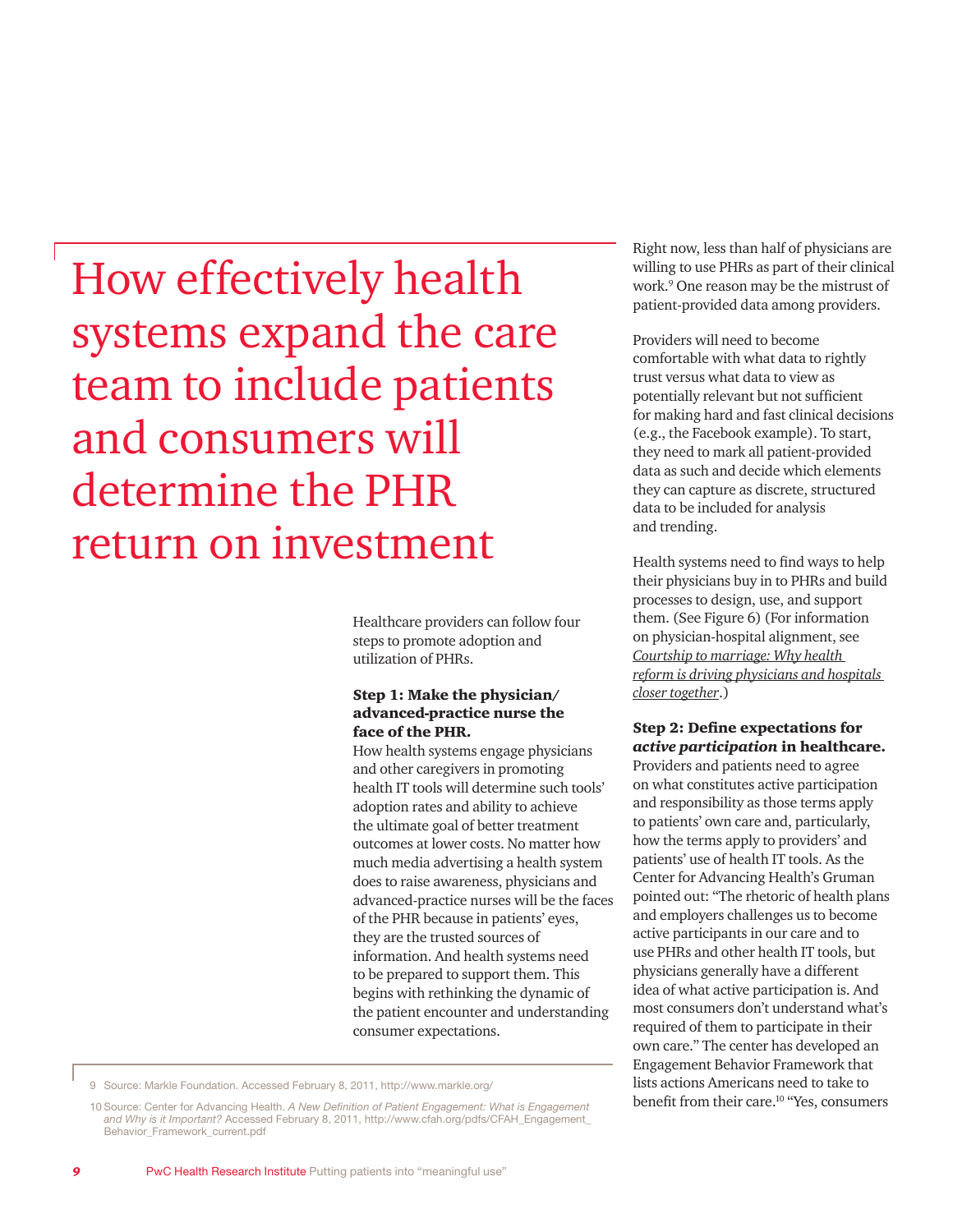need to change behaviors," she said, "but health systems need to make sure they meet consumers halfway."

Finding that midpoint could start with helping patients connect with the right primary care physicians. For example, Mercy Health has future plans to develop a *Match.com*-like module that would connect patients with physicians based on how patients respond to questions about personality, dialogue preferences (e.g., face-to-face, e-mail, phone), propensity to challenge professional opinions, and attitudes about social media. (See sidebar: [MyMercy—](#page-12-0) [Patients take their health with them.\)](#page-12-0)

#### Step 3: Get family members on board.

Family members and domestic caregivers will play large roles in PHR adoption. BJC HealthCare's experience supports this notion. More than five years ago, the health system started offering to employees for free a PHR called myHealthFolders. This same software has been offered to community employers to be used as an extension of their employeebased medical benefit services. Employees are able to enter their own medical and dental information, living wills, and insurance and other administrative data, as well as the same information on their dependents and family members who've involved them in their care. Only one-fifth

of the health system's 27,000 employees are using it. However, the main users aren't using it for themselves; they're using it for family members. According to Weiss, there are two main user groups of PHRs: (1) parents who are keeping track of their children's health data, including immunizations, and (2) adult children who are keeping track of their elderly parents' health data.

Especially when patients get sick, family caregivers are likely to be receptive to using PHRs to help manage their loved ones' care when those loved ones are incapable of caring for themselves. Health systems should consider family caregivers as a critical element in driving patient adoption.

**Figure 6: Health systems need to help physicians build processes to design, use, and support PHRs** 



• How will non-digital information be incorporated?

• Can patient-provided data become

discrete data?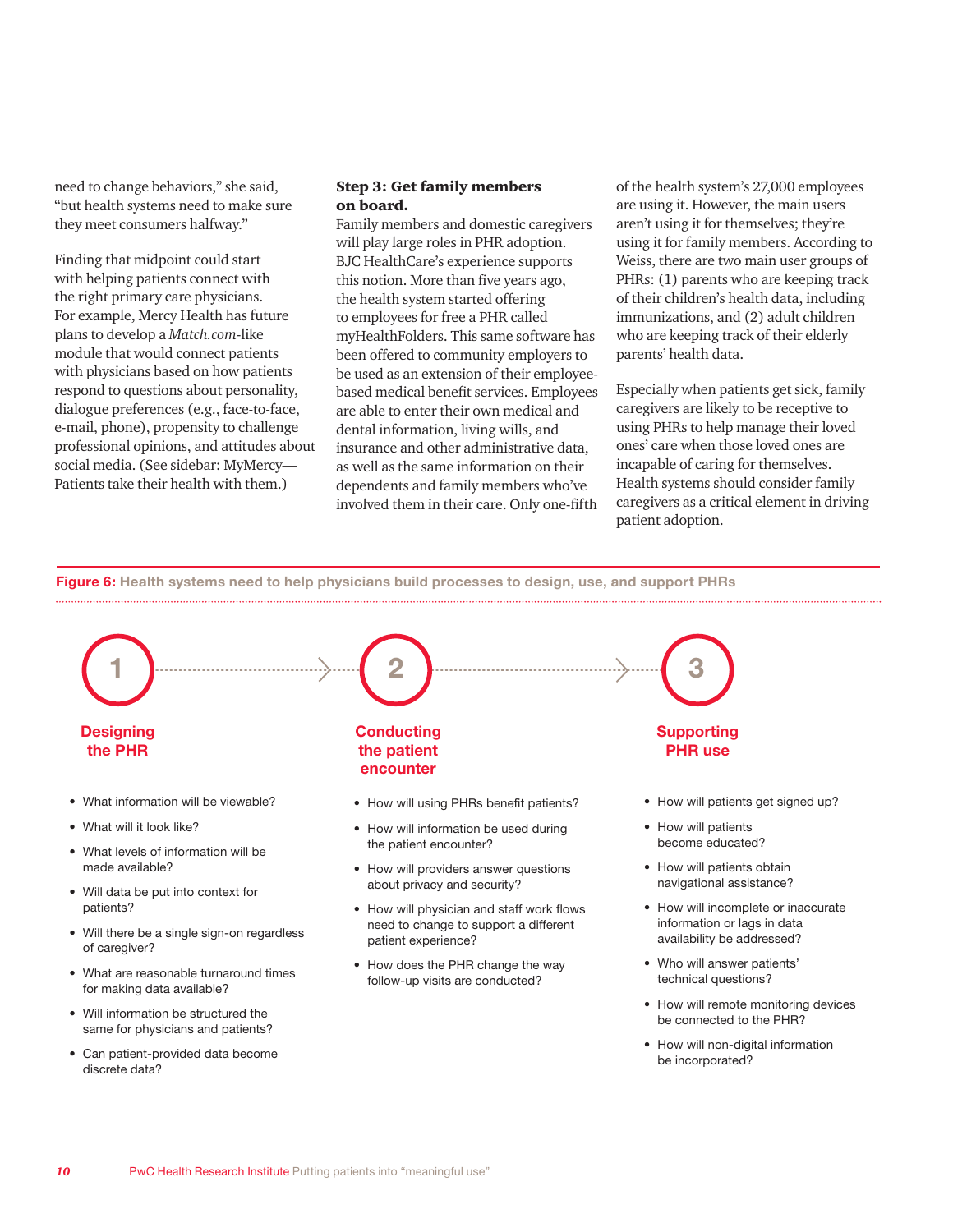#### Step 4: Design PHRs alongside patients to keep them coming back.

With competition among health systems, health insurers, employers, and commercial PHR vendors, there's an opportunity for healthcare providers to team with patients and consumers in order to build or enhance brand loyalty.

Studies have shown that consumers are more interested in adopting a PHR offered by their healthcare provider than by any other source.11 But commercial PHRs are portable, and that's a key differentiator because portability is an issue for provider-sponsored PHRs. Consumers are likely to have more than one PHR, since every provider will be required to have one, but making PHRs interoperable and shareable outside the health system is far off. So, health systems need to design their PHRs with their patients in order to increase the likelihood that patients will stay in the system for all of their care.

Health systems should understand the varying levels of information their patients will want to see. For example, some patients will welcome detailed physician notes; others will expect medical terminology to be summarized and put into context for them. "One of the drivers to give the patient full access is to engage them in their overall health and medical care, have them challenge anything that appears inaccurate, but there is a fine line in giving them all of the information," said BJC HealthCare's Weiss. "There will be false-positives to deal with and some anxious patients moments." For example, if a radiologist is looking for a mass in the upper right

quadrant of the lung but instead and finds an irregularity in another quadrant, he may document it in his notes even if he is not concerned. The physician might never discuss the irregularity with the patient, but the patient with full access will discover it in the notes and may become concerned.

*OpenNotes* is a demonstration project that is evaluating the impact of making physician notes available to patients.12 The study, supported primarily by a grant from the Robert Wood Johnson Foundation Pioneer Portfolio, has three participants: Beth Israel Deaconess Medical Center in Boston; Geisinger Health System in Danville, PA; and Harborview Medical Center in Seattle. More than 100 physicians and 25,000 patients are participating across the three sites. Preliminary results are currently under analysis, according to Elisabeth Vodicka, program administrator for *OpenNotes* at Beth Israel Deaconess Medical Center.

*"It's not easy for consumers and patients to build PHRs on their own, so providers will need to figure out how to fill this gap. This is going to be a massive effort, though, starting with making data available that is both timely and meaningful for patients."*

Steve O' Neill vice president of information services Hartford HealthCare

<sup>11</sup> Source: Tresa Undem. *Consumers and Health Information Technology: A National Survey, 2010.* California Healthcare Foundation, April 2010, accessed February 8, 2011, http://www.chcf.org/~/media/Files/PDF/C/PDF%20ConsumersHealthInfoTechnologyNationalSurvey.pdf.

<sup>12</sup> Source: *OpenNotes* Project. Accessed February 8, 2011. http://www.myopennotes.org/.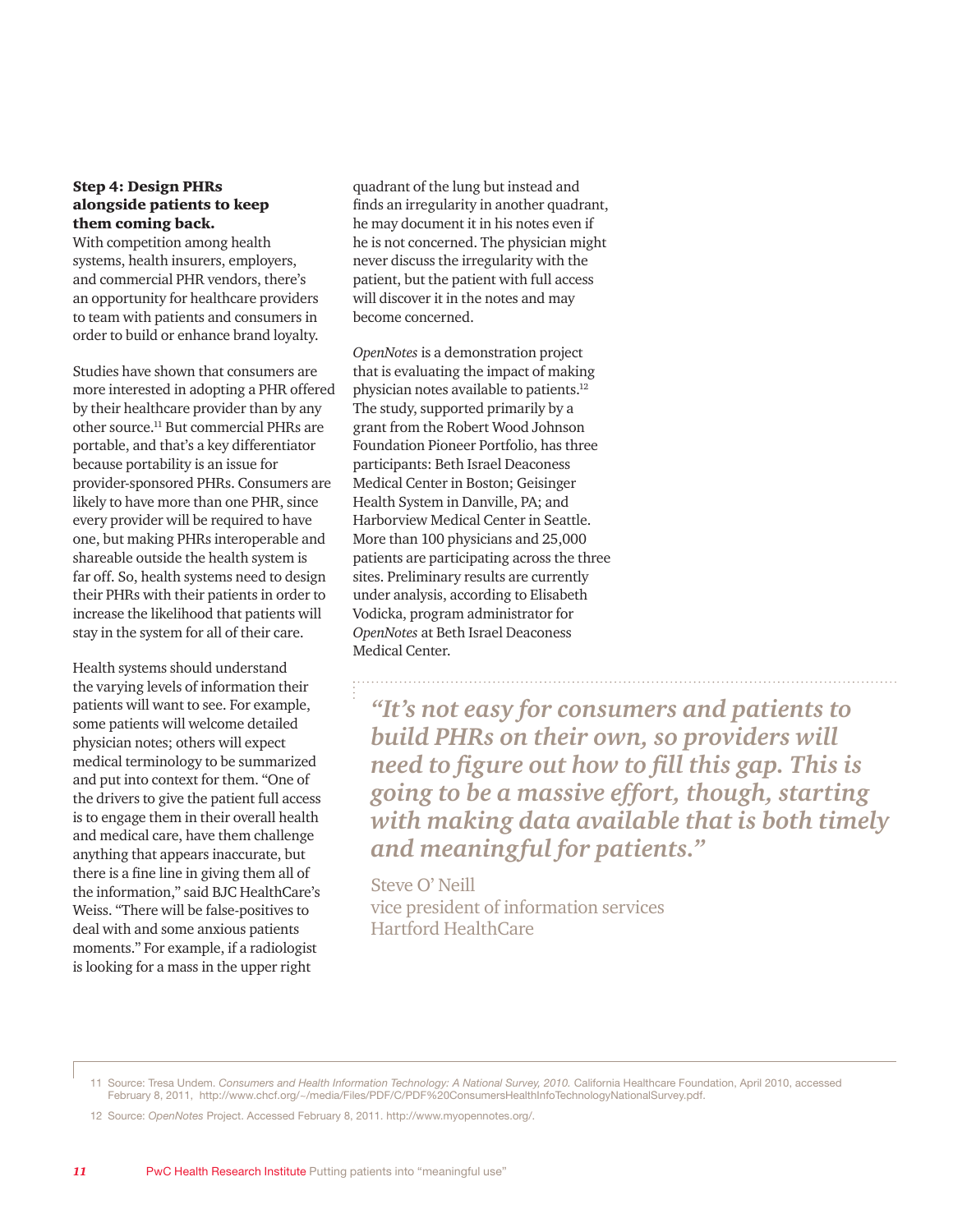#### <span id="page-12-0"></span>*MyMercy—Patients take their health with them*

#### **Background**

Prior to launching a personal health record (PHR) in July 2010, clinical leadership at Mercy Health (Mercy) wanted a strategy to engage patients on a personal level. The PHR, called MyMercy, would have numerous benefits, allowing patients to connect through their computers or smart phones. The free service would allow patients to schedule appointments, view lab test results, and send secure messages to their doctor's office.

However, even with all of those features, patient adoption of PHRs has been traditionally low across the country. Mercy used traditional marketing promotions, but supplemented it with focused communications from the physicians and nurses treating patients at the faith-based system of 1,500 physicians and 28 hospitals in Arkansas, Kansas, Missouri, and Oklahoma.

The hard work paid off: in less than six months, MyMercy has more than 85,000 users. Nearly one-third of that group is over the age of 60. In addition, one-fifth of the patients Mercy's primary care physicians serve are using the PHR. The next challenge will be expanding MyMercy to specialty physicians and advanced nurse practitioners.

#### **MyMercy at a glance**

- *• 85,000+* patient users
	- 60% female / 40% male
	- > 50% over the age of 45
	- > 30% over the age of 60
- *• 7,000+* patient visits per day
- *• 80,000+* page views per day
- *• 600+* registrations per day
- *• Lab results and inbox* are most frequently viewed
- *• Adoption rate of 21%* across Mercy Clinic primary care practices

#### **The strategy**

First, Mercy had to establish the foundation for successful adoption – physician readiness and advocacy. Then, they could work with physicians to encourage MyMercy registrations at the point of care. While the benefits of PHRs are many for physicians, many are worried about losing income. Some research has shown that EMRs and PHRs reduce utilization, which reduces income for physicians.

However, early adopters soon found that PHRs opened up primary care access for sicker patients, which are billed at more expensive codes. "The way we conduct some of our follow-up visits has changed," said Raymond Weick, MD, a family physician whose practice was part of the MyMercy pilot project that launched in March 2009. "For example, I can correspond with many patients via e-mail, which saves them a visit to the office and frees up appointment slots on my schedule so that I can see and spend more time with my sicker patients." While he may lose out on reimbursement from follow-up visits, he gets paid more for delivering a higher level of care to sicker patients, he said.

#### **The roll-out**

The health system developed a modest financial incentive program targeting MyMercy adoption by region, which generated healthy internal competition among the physician practices within each region. The program sets a minimum MyMercy adoption target of 100 patients per physician. Physician champions from each region share experiences about how to best promote and use the tool.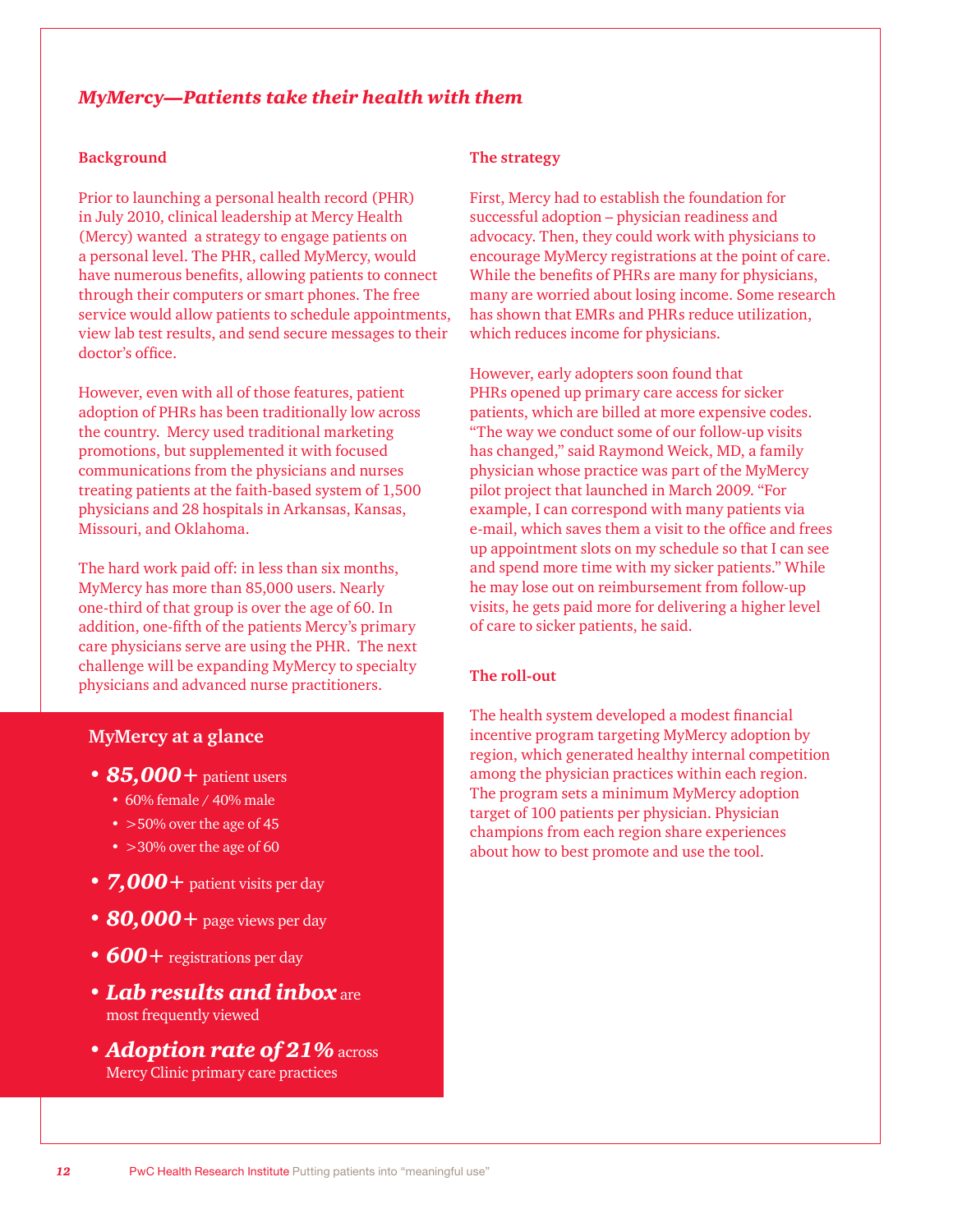As part of MyMercy's four-week roll out, healthcare professionals from each practice participate in readiness planning prior to product launch where they learn about product functionality, data and e-mail turnaround standards, and promotion techniques, and become familiar with point-of-care marketing materials. The MyMercy promotion is reinforced throughout the office—from the receptionist to the medical assistant to the nurse—so that patients encounter a stream of touch points to learn about MyMercy before they even see the physician. (See Figure A).

After establishing physician readiness and developing point-of-care materials, marketing supports MyMercy promotion through direct mail campaigns and expanded marketing activities including television, radio, print, and the Internet - including social media venues like Facebook and YouTube. "We view social media as one of the most cost-effective ways to spread the word about the benefits of MyMercy," said Brad Herrick, director of digital marketing. "We are also looking at ways to incorporate social media sharing functions within MyMercy and are working to expand social media within the context of our online physician directory, which highlights our MyMercy physicians."

#### **Meeting patients' expectations**

Patient feedback has been positive, with lab results getting top marks. One patient commented, "Getting lab results and not having to worry about missing a phone call or waiting over the weekend is the aspect I like best. I received two test results over the weekend. It was nice to not have to wait until Monday." Another said, "It's great to e-mail the doctor directly. There are too many lost or forgotten messages when going through the receptionist to the nurse to the doctor."

#### **Lessons learned**

- Demonstrating the benefits of PHRs to physicians is critical to garnering patient adoption and utilization.
- Using a variety of indirect and direct promotion techniques that build upon one another can be effective at building awareness and educating patients on health IT tools.
- Staying in touch with patients and making it easy for them to give feedback is an effective way to refine the patient experience through PHRs.

**Figure A: Patients encounter several MyMercy touch points even before seeing the physician** 



#### MyMercy touch points during a visit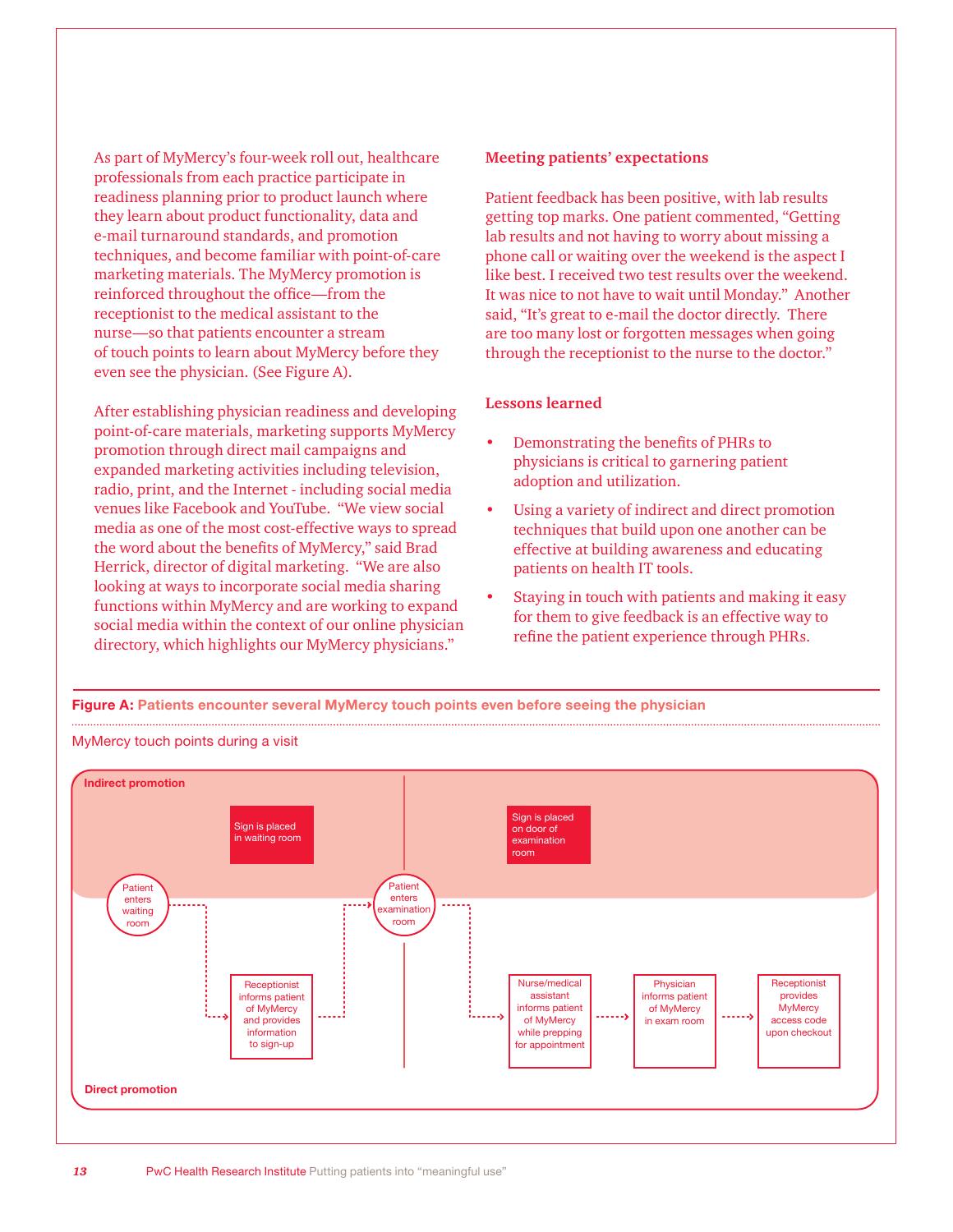#### <span id="page-14-0"></span>*EHRs, EMRs, and PHRs—what's the difference?*

For many, the terms electronic health records (EHRs), electronic medical records (EMRs), and personal health records (PHRs) seem to blend into one, making it easy to become confused about which software is used when and for what purpose. The Office of the National Coordinator, the National Alliance for Health Information Technology, and the Health Information Management and Systems Society bring clarity to the terms, which are, indeed, defined differently. (See Figure B).

#### **Figure B: EHRs, EMRs, and PHRs defined**

| <b>Software</b>                 | <b>Description</b>                                                                                                                                                                                   |
|---------------------------------|------------------------------------------------------------------------------------------------------------------------------------------------------------------------------------------------------|
| Electronic medical record (EMR) | • Digital version of the paper charts in the clinician's office                                                                                                                                      |
|                                 | • Tracks data over time                                                                                                                                                                              |
|                                 | • Easily identifies which patients are due for preventive screenings or checkups                                                                                                                     |
|                                 | • Checks how patients are faring on certain health indicators                                                                                                                                        |
|                                 | • Monitors and improves overall quality of care within the clinician's practice                                                                                                                      |
|                                 | • Only contains the medical and treatment history of the patients in one practice                                                                                                                    |
|                                 | • Limited portability                                                                                                                                                                                |
|                                 | • No patient access                                                                                                                                                                                  |
| Electronic health record (EHR)  | • Like the EMR, but provides a broader view of the patient                                                                                                                                           |
|                                 | • Designed to go outside the health organization that originally collects and compiles<br>the information                                                                                            |
|                                 | • Contains information from all the clinicians involved in patient's care                                                                                                                            |
|                                 | • Information moves with and can be accessed by patients                                                                                                                                             |
|                                 | • Shares information with other health care providers                                                                                                                                                |
| Personal health record (PHR)    | • Electronic application that allows patients to maintain and manage their health<br>information (and that of others for whom they are authorized)                                                   |
|                                 | • Information is under the patient's control and allows patient to provide self-generated<br>information                                                                                             |
|                                 | • Enables others the patient has authorized to act in the patient's interest to have<br>control over access                                                                                          |
|                                 | • Sources of health information may include healthcare providers, clinicians, medical<br>devices, wellness promoters, individuals, health insurers, research institutions,<br>public health agencies |
|                                 | • Portability is dependent on whether the PHR exists independently or is sponsored<br>by a health insurer or healthcare provider                                                                     |

Source: The Office of the National Coordinator for Health Information Technology, http://healthit.hhs.gov/portal/server.pt?open=512&mode=2&cached= true&objID=1221&PageID=15593); and http://healthit.hhs.gov/blog/onc/index.php/2011/01/04/electronic-medical-record-vs-electronic-health-record-clarifyingthe-ehremr-difference/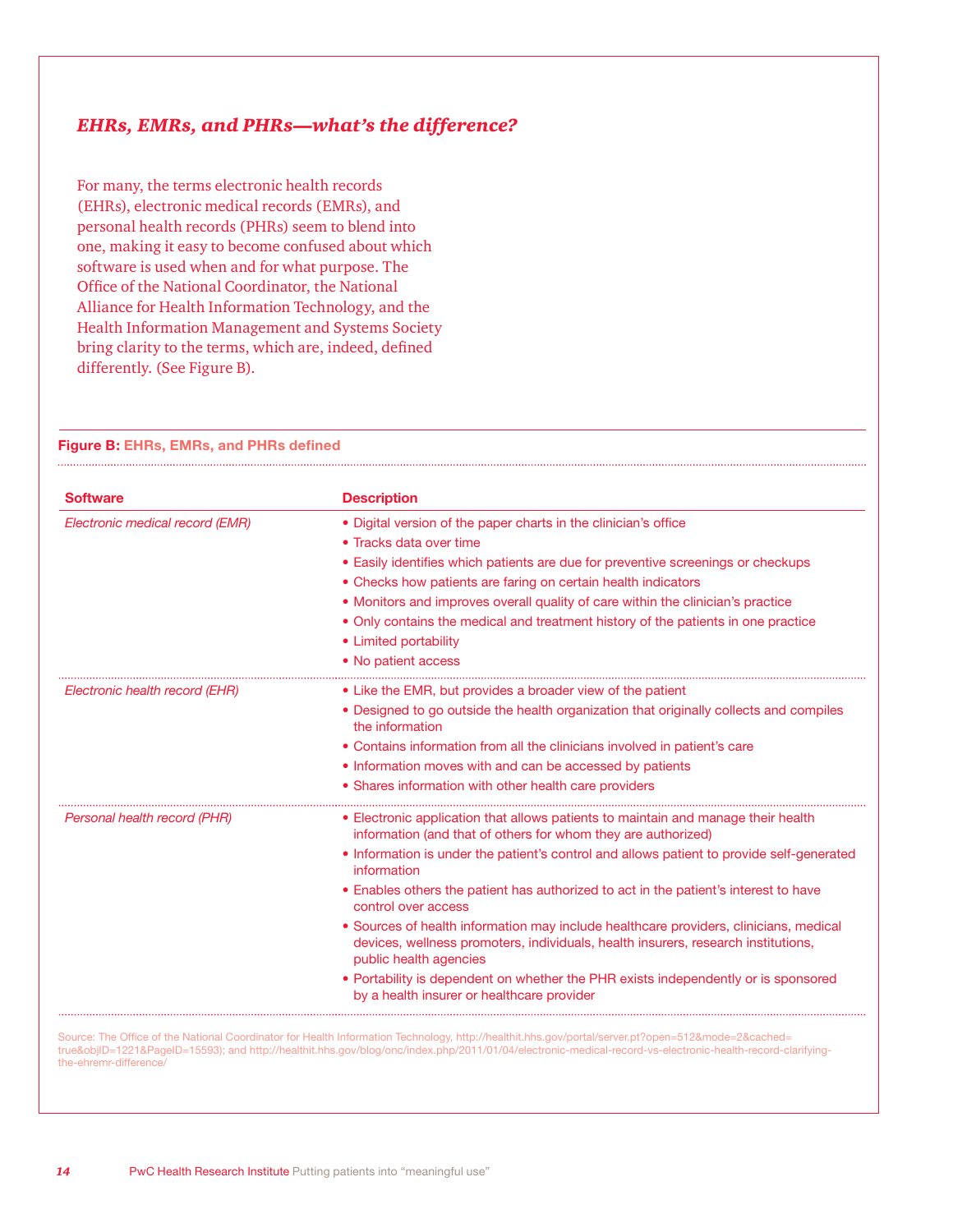*Health IT Thought Leadership External Advisory Group*

David Weiss Senior Vice President and Chief Information Officer BJC HealthCare

Stephan O'Neill Vice President, Information Services and Chief Information Officer Hartford HealthCare

Mark Pasquale Vice President of Information Services and Chief Information Officer Piedmont Healthcare

William Robinson Senior Vice President and Chief Financial Officer Shands HealthCare

# *Acknowledgments* Judy Akins Glenn Mitchell, MD<br>*Acknowledgments* Vice President of Marketing Chief Medical Office

Judy Akins Vice President of Marketing Mercy Health

James Best Chief Implementation Officer Mercy Health

Jessie Gruman President Center for Advancing Health

David Harlow Policy Committee Chairman, Society for Participatory Medicine Principal, The Harlow Group, LLC

Brad Herrick Director of Digital Marketing Mercy Health

James Jaacks Executive Vice President and Chief Administrative Officer Mercy Health

Pamela McNutt Senior Vice President and Chief Information Officer Methodist Health System

Chief Medical Officer Mercy Health

Michael Restuccia Vice President, Information Services University of Pennsylvania Health System

Andrea Routh Executive Director Missouri Health Advocacy Alliance

Elisabeth Vodicka Program Administrator, OpenNotes Beth Israel Deaconess Medical Center

Raymond Weick, MD Family Physician Mercy Health

Sandra Wolf Director, Grant Management Mercy Health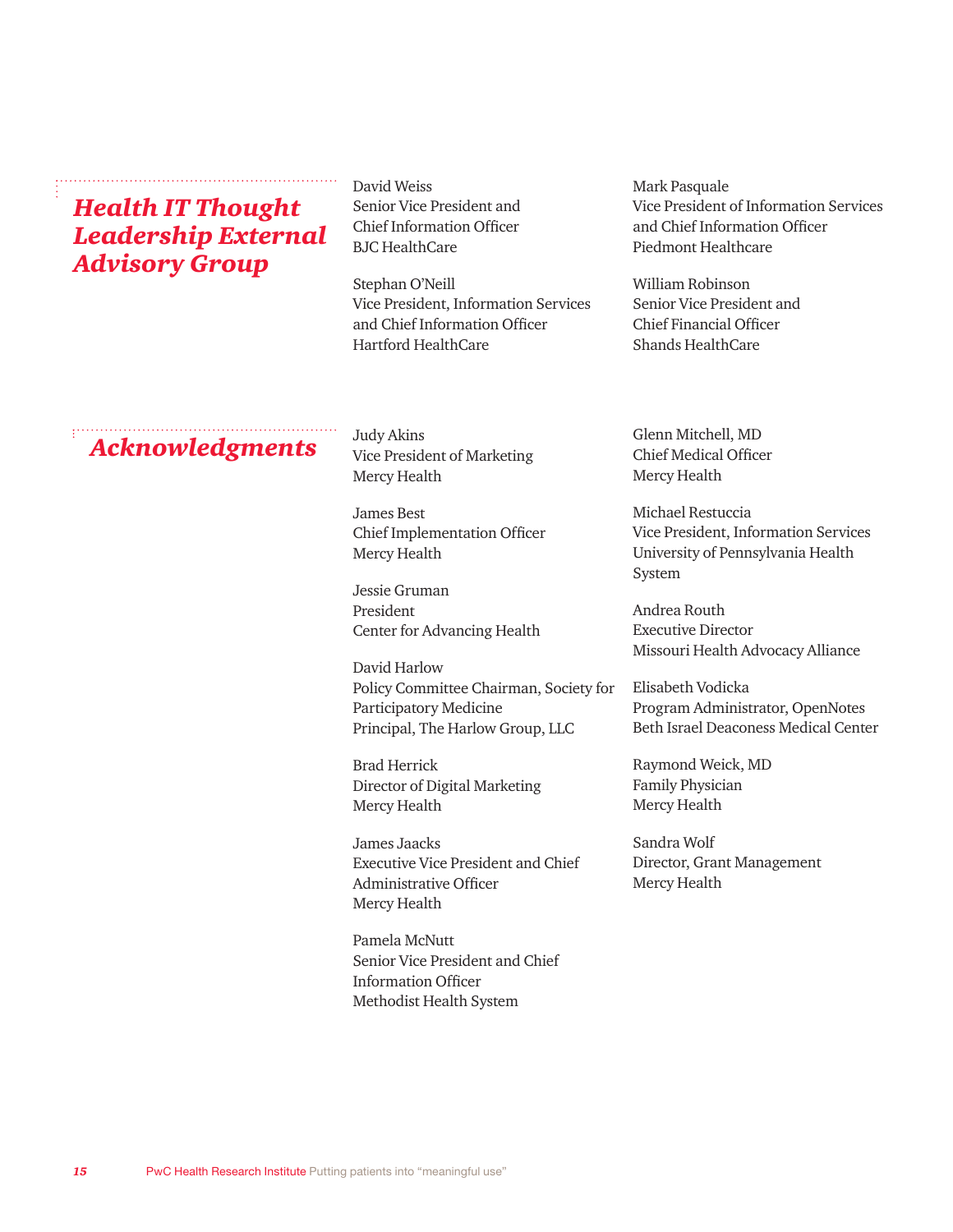| <b>About the research</b>        | This report is the third in a series of reports on the IT implications of health reform and<br>other regulatory requirements. Subsequent reports will discuss the IT infrastructure,<br>informatics and reporting, and privacy and security requirements for such regulatory<br>initiatives as value-based purchasing, accountable care organizations, and comparative<br>effectiveness as well as such market drivers as the emerging economy of data through<br>secondary use. The research for this report included 16 in-depth interviews with<br>thought leaders and executives in the healthcare arena, including hospital providers<br>and consumer advocacy groups. HRI also commissioned in fall 2010 an online survey<br>of more than 300 healthcare executives as well as an online survey of 1,000 US adults<br>representing a cross-section of the population in terms of insurance status, age,<br>gender, income, and geography. The consumer survey collected data on consumers'<br>perspectives on health reform topics and preferences related to their healthcare usage<br>and payments. |
|----------------------------------|-------------------------------------------------------------------------------------------------------------------------------------------------------------------------------------------------------------------------------------------------------------------------------------------------------------------------------------------------------------------------------------------------------------------------------------------------------------------------------------------------------------------------------------------------------------------------------------------------------------------------------------------------------------------------------------------------------------------------------------------------------------------------------------------------------------------------------------------------------------------------------------------------------------------------------------------------------------------------------------------------------------------------------------------------------------------------------------------------------------|
| <b>About PwC</b>                 | PwC firms provide industry-focused assurance, tax and advisory services to enhance<br>value for their clients. More than 161,000 people in over 150 countries in firms across<br>the PwC network share their thinking, experience and solutions to develop fresh<br>perspectives and practical advice. See www.pwc.com for more information.                                                                                                                                                                                                                                                                                                                                                                                                                                                                                                                                                                                                                                                                                                                                                                |
| <b>Health Research Institute</b> | PwC Health Research Institute (HRI) provides new intelligence, perspectives,<br>and analysis on trends affecting all health-related industries. HRI helps executive<br>decision makers navigate change through primary research and collaborative<br>exchange. Our views are shaped by a network of professionals with executive<br>and day-to-day experience in the health industry.                                                                                                                                                                                                                                                                                                                                                                                                                                                                                                                                                                                                                                                                                                                       |

### *PwC Health Research Institute*

Kelly Barnes Partner, Health Industries Leader 214 754 5172 kelly.a.barnes@us.pwc.com

David Chin, MD Principal (retired) 617 530 4381 david.chin@us.pwc.com

Sandy Lutz Managing Director 214 754 5434 sandy.lutz@us.pwc.com Benjamin Isgur Director 214 754 5091 benjamin.isgur@us.pwc.com

Serena Foong Senior Manager 617 530 6209 serena.h.foong@us.pwc.com

Sarah Haflett Manager, Health Information Technology Research 267 330 1654 sarah.e.haflett@us.pwc.com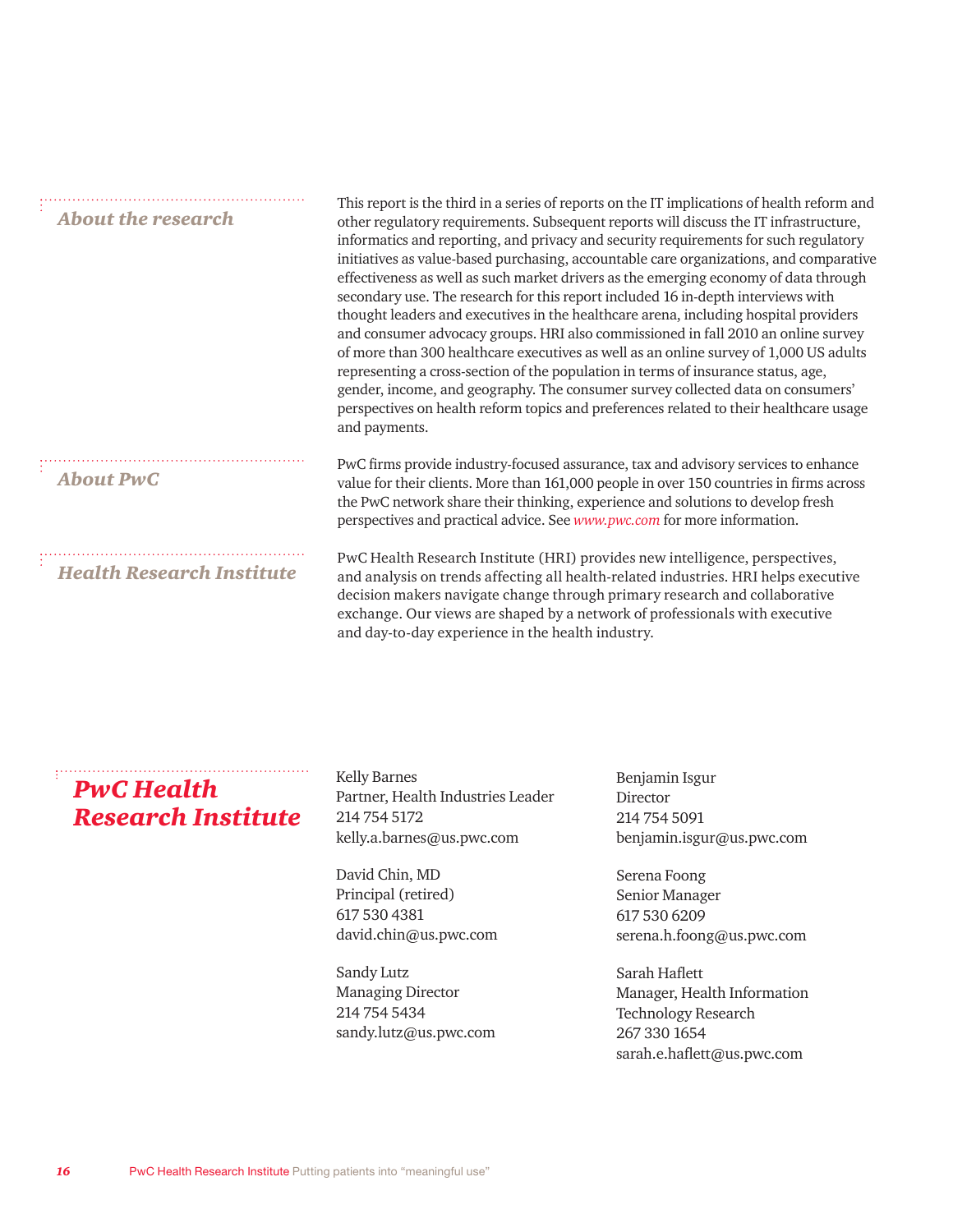## *Health Research Institute Advisory Team*

Daniel Garrett Partner and National Leader, Health Information Technology 267 330 8202 daniel.garrett@us.pwc.com

Bruce Henderson Director and National Leader, EHR-HIE Practice 513 325 8885 bruce.a.henderson@us.pwc.com

Craig Gooch Partner 314 378 9733 craig.e.gooch@us.pwc.com

Hindy Shaman Director, Health Industries Marketing Analyst 703 453 6161 hindy.shaman@us.pwc.com Robin Settle Director 610 772 0405 robin.m.settle@us.pwc.com

Mark Sugrue Director 617 530 7991 mark.d.sugrue@us.pwc.com

Miriam Ferreira Manager 646 471 5923 miriam.e.ferreira@us.pwc.com

Anwesha Dutta Manager 215 280 3241 anwesha.dutta@us.pwc.com

## *Health Industries Marketing*

Todd Hall Director 617 530 4185 todd.w.hall@us.pwc.com

Nadia Leather Director 646 471 7536 nadia.m.leather@us.pwc.com